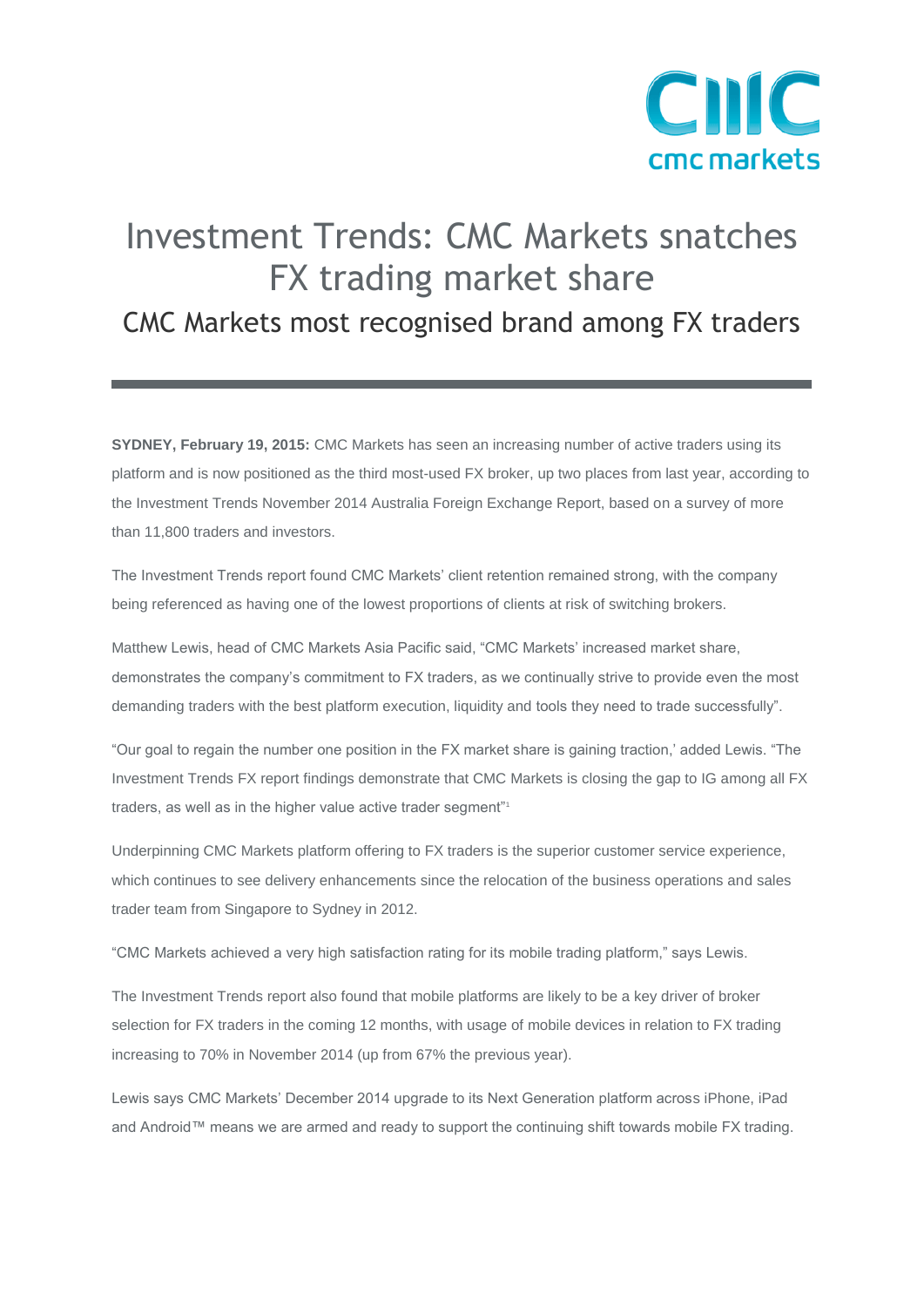

"Our investments in innovation have enabled us to provide a premium mobile trading experience through simplified menu navigation, streamlined chart functionality and improvements to platform tools and features. One of the key drivers for investing in the mobile platform was to ensure that our clients had the same access to features and functionality and overall user experience that they would on a desk top version.

"These platform features allow traders to react quickly and have the ability to immediately place and exit positions with minimal obstacles, which is highly important in today's fast moving FX markets," Lewis added.

In the twelve months up to January 2015, CMC Markets Group saw a 43% increase in clients trading via mobile; and the move to mobile continues unabated in Australia, which ranks third only to the Singapore and UK for mobile trading.

In addition to strong market share, the report identified CMC Markets as the most recognised brand, with surveyed traders also noting the company as a market leader.

"With a core focus on our Australian based customer service offering, upgrades to our Next Generation trading platform, and an unparalleled commitment to education through the regular content developed by our market analysts, CMC Markets is poised for strong growth in 2015," concluded Lewis.

## About The Investment Trends November 2014 Australia Foreign Exchange Report

The Investment Trends November 2014 Australia Foreign Exchange Report is based on a detailed online survey of 11,879 traders conducted between 28 October and 30 November 2014.

## About CMC Markets

The CMC Markets Group, a leading independent financial services provider, offers a range of investment products and investment tools including shares, options, listed managed investments, warrants, interest rate securities and CFDs. In 2007 CMC Markets launched its broking service, CMC Markets Stockbroking,